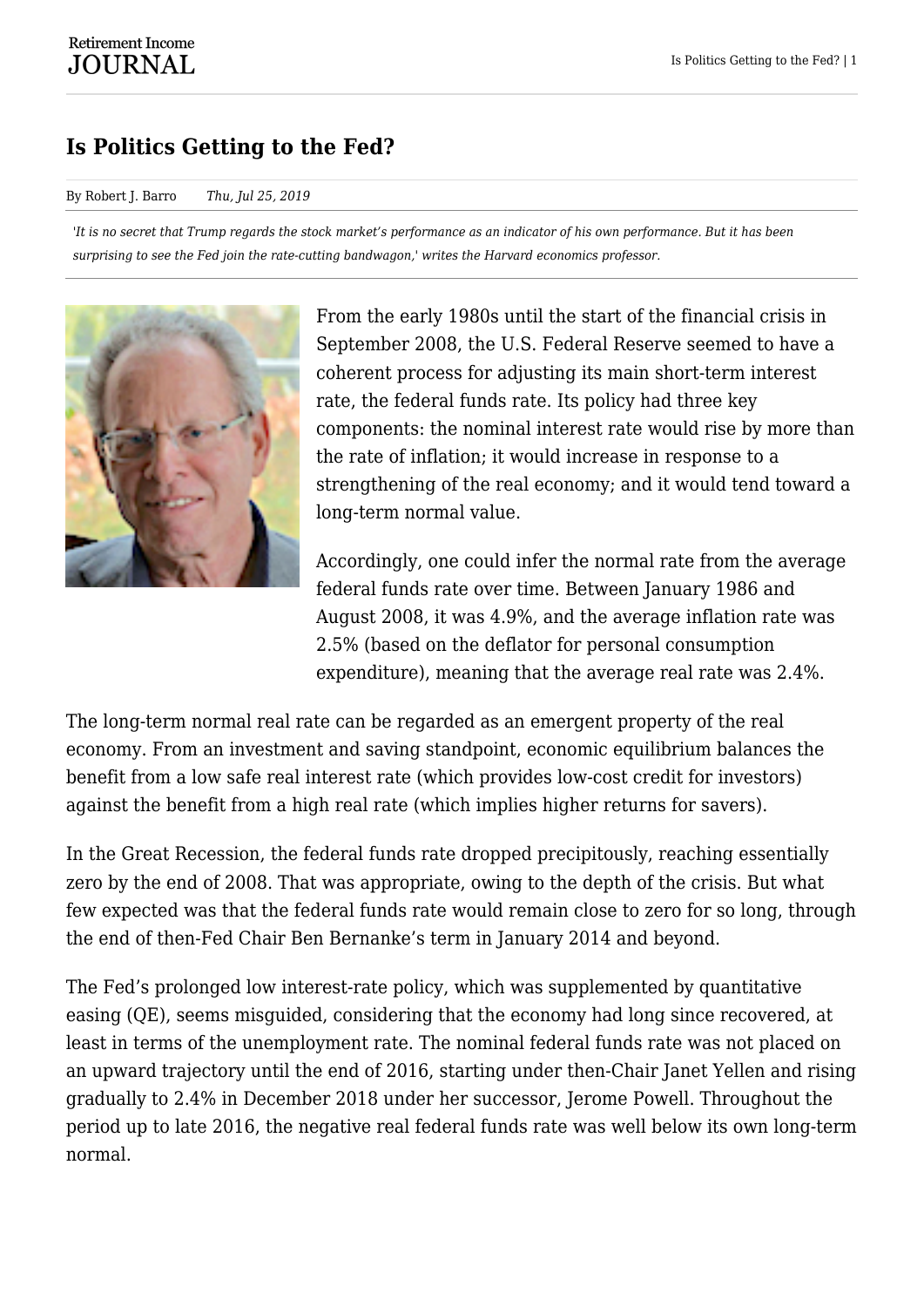It is hard to view today's nominal federal funds rate of 2.4% as high. With an inflation rate of 1.7%, the real federal funds rate is only 0.7%. And yet the Fed's "high" interest-rate policy was fiercely attacked by Wall Street, which regarded it as a mistake, and as the cause of the weak stock market from the end of 2018 through early 2019. Many financial commentators argued that the Fed should pause its monetary-policy "normalization" and eventually shift to interest-rate cuts.

That view is not crazy if you are focused solely on boosting the stock market. On average, interest-rate cuts do tend to stimulate the stock market by making real returns on bonds less competitive. But that does not mean it is good economic policy always to be cutting rates, as U.S. President Donald Trump seems to think.

It is no secret that Trump regards the stock market's performance as an indicator of his own performance. But it has been surprising to see the Fed join the rate-cutting bandwagon. In early 2019, it indicated that it would pause its rate increases, and now it is signaling a sequence of rate cuts in the near future. I, for one, cannot see how the Fed's sudden reversal fits with the coherent monetary policy that it maintained from 1984 until the financial crisis.

Nonetheless, Powell has tried to justify the move toward rate cuts as consistent with that prior policy. First, he points out, rightly in my view, that inflation has remained tame. Then, he argues that the economy's prospects may be weaker than low unemployment and recent strong real GDP growth suggest. There may be something to that argument, given Trump's trade war and worsening prospects for global growth.

Even so, it does not follow that rates should be cut before actual economic weakness appears. I do not know of convincing evidence that the Fed should "get ahead" of a slowing real economy.

The danger, then, is that the Fed will be tempted to cut rates as a result of external pressure, on the assumption that it can always rationalize cuts by pointing to variables that seemed to augur a growth slowdown sometime in the future.

It is telling that Powell has not mentioned (at least that I have heard) the fact that the nominal and real federal funds rates remain well below long-term normal values. (This deviation is even more apparent for interest rates in some other advanced countries, such as Germany and Japan.)

The desire to restore normalcy should still be putting upward pressure on rates, just as it